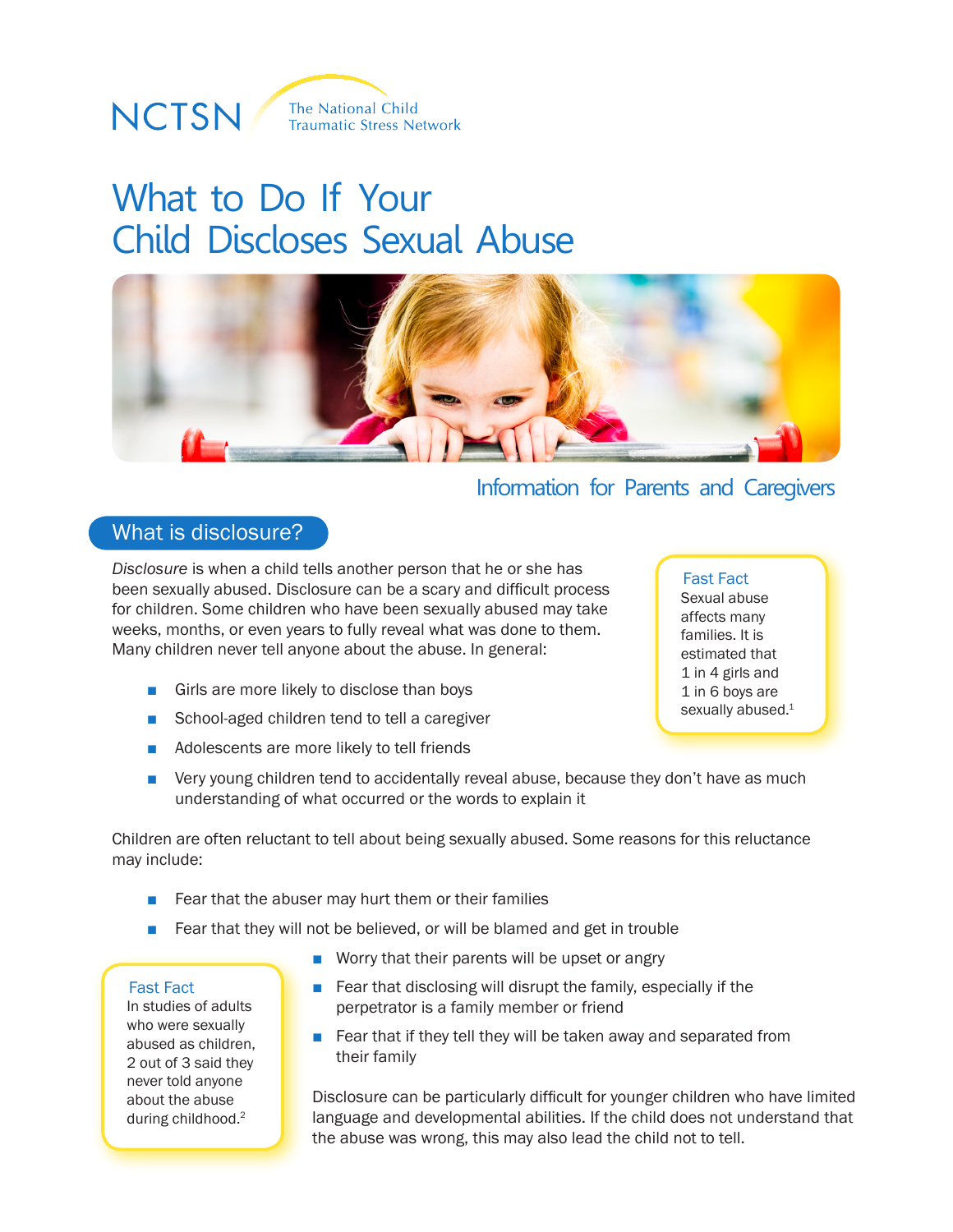## What should I do if I suspect my child has been sexually abused?

If you think your child may have been sexually abused, it is okay to talk to your child about it. You may first want to access some resources to learn more about child sexual abuse, such as The National Child Traumatic Stress Network's *Child Sexual Abuse Fact Sheet* at [http://www.nctsn.org/nccts/asset.](http://www.nctsn.org/nccts/asset.do?id=1216) [do?id=1216.](http://www.nctsn.org/nccts/asset.do?id=1216)

It is important to remain calm in speaking to children who may have been sexually abused. You can ask children directly if anyone has touched their bodies in a way that they did not like or has forced them to do things that they did not want to do. If you are concerned about talking to your child about abuse, you might want to seek help from your child's pediatrician or a mental health provider who is knowledgeable about child sexual abuse.

#### Therapy Can Help

To learn more about how therapy can help your child overcome the effects of sexual abuse, see The National Child Traumatic Stress Network's video, *The Promise of Trauma-Focused Treatment for Child Sexual Abuse*, available at [http://www.nctsn.org/](http://www.nctsn.org/nccts/asset.do?id=1151&video=true) [nccts/asset.do?id=1151&video=true.](http://www.nctsn.org/nccts/asset.do?id=1151&video=true)

For help finding a therapist, try:

- The National Child Traumatic Stress Network's *Finding Help* page: [http://www.nctsn.org/nccts/nav.](http://www.nctsn.org/nccts/nav.do?pid=ctr_gethelp) [do?pid=ctr\\_gethelp](http://www.nctsn.org/nccts/nav.do?pid=ctr_gethelp)
- The American Association for Marriage and Family Therapy's *Therapist Locator* page: <http://www.therapistlocator.net>



Children whose parents or caregivers are supportive heal more quickly from the abuse.

# What should I do if my child discloses sexual abuse?

Your reaction to the disclosure will have a big effect on how your child deals with the trauma of sexual abuse. Children whose parents/caregivers are supportive heal more quickly from the abuse.<sup>3,4</sup> To be supportive, it is important to:

- Stay calm. Hearing that your child has been abused can bring up powerful emotions, but if you become upset, angry, or out of control, this will only make it more difficult for your child to disclose.
- Believe your child, and let your child know that he or she is not to blame for what happened. Praise your child for being brave and for telling about the sexual abuse.
- **Protect your child by getting him or her away** from the abuser and immediately reporting the abuse to local authorities. If you are not sure who, to contact, call the ChildHelp® National Child Abuse Hotline at 1.800.4.A.CHILD (1.800.422.4453; [http://www.childhelp.org/get\\_help\)](http://www.childhelp.org/get_help) or, for immediate help, call 911.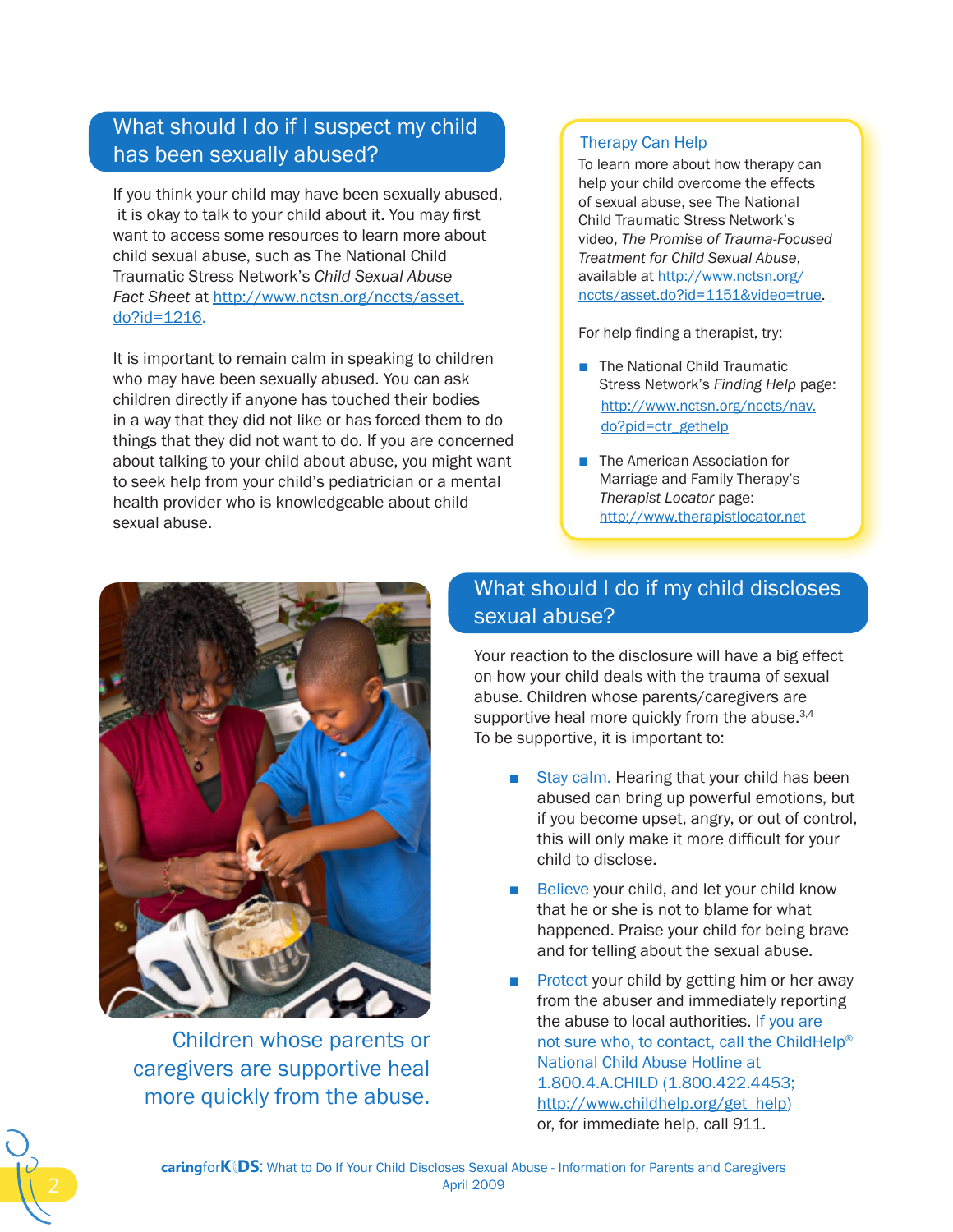- Get help. In addition to getting medical care to address any physical damage your child may have suffered (including sexually transmitted diseases), it is important that your child have an opportunity to talk with a mental health professional who specializes in child sexual abuse. Therapy has been shown to successfully reduce distress in families and the effects of sexual abuse on children. Many communities have local Children's Advocacy Centers (CACs) that offer coordinated support and services to victims of child abuse, including sexual abuse. For a state-by-state listing of accredited CACs, visit the website of the National Children's Alliance [\(http://www.nca-online.org/pages/page.asp?page\\_id=3999](http://www.nca-online.org/pages/page.asp?page_id=3999)).
- Reassure your child that he or she is loved, accepted and an important family member. Don't make promises you can't keep (such as saying you won't tell anyone about the abuse), but let your child know that you will do everything in your power to protect him or her from harm.
- Keep your child informed about what will happen next, particularly with regard to legal actions. (For more information on helping abused children cope with the stress of dealing with the legal system, see the National Child Traumatic Stress Network's factsheet, *Child Sexual Abuse: Coping with the Emotional Stress of the Legal System*, available on the web at [http://nctsn.org/nctsn\\_assets/pdfs/caring/emotionlaimpactoflegalsystem.pd](http://nctsn.org/nctsn_assets/pdfs/caring/emotionlaimpactoflegalsystem.pdf)f.

### I have heard that some children who disclose sexual abuse later "take it back." Does this mean they were lying?

No. In fact, attempting to "take it all back"—also known as *recantation*—is common among children who disclose sexual abuse. Most children who recant are telling the truth when they originally disclose, but may later have mixed feelings about their abuser and about what has happened as a result of the disclosure. Some children have been sworn to secrecy by the abuser and are trying to protect the secret by taking it back. Some children are dealing with issues of denial and are having a difficult time accepting the sexual abuse. In some families, the child is pressured to recant because the disclosure has disrupted family relationships. A delay in the prosecution of the perpetrator may also lead a child to recant in order to avoid further distressing involvement in the legal process. A very small percentage of children recant because they made a false statement.

#### Books That Can Help

Freeman, L. (1987). *It's MY body: A book to teach young children how to resist uncomfortable touch*. Seattle, WA: Parenting Press. Ages 3-8; also available in Spanish.

Lowery, L. (1995). *Laurie tells.* Minneapolis, MN: Carolrhoda Books, Lerner Publishing Group. Age 11 and up.

Ottenweller, J. (1991). *Please tell! A child's story about sexual abuse.* Center City, MN: Hazelden Foundation.

Stauffer, L., & Deblinger, E. (2003). *Let's talk about taking care of you: An educational book about body safety.* Hatfield, PA: Hope for Families. Version for preschool children also available.



The National Child Traumatic Stress Network www.NCTSN.org